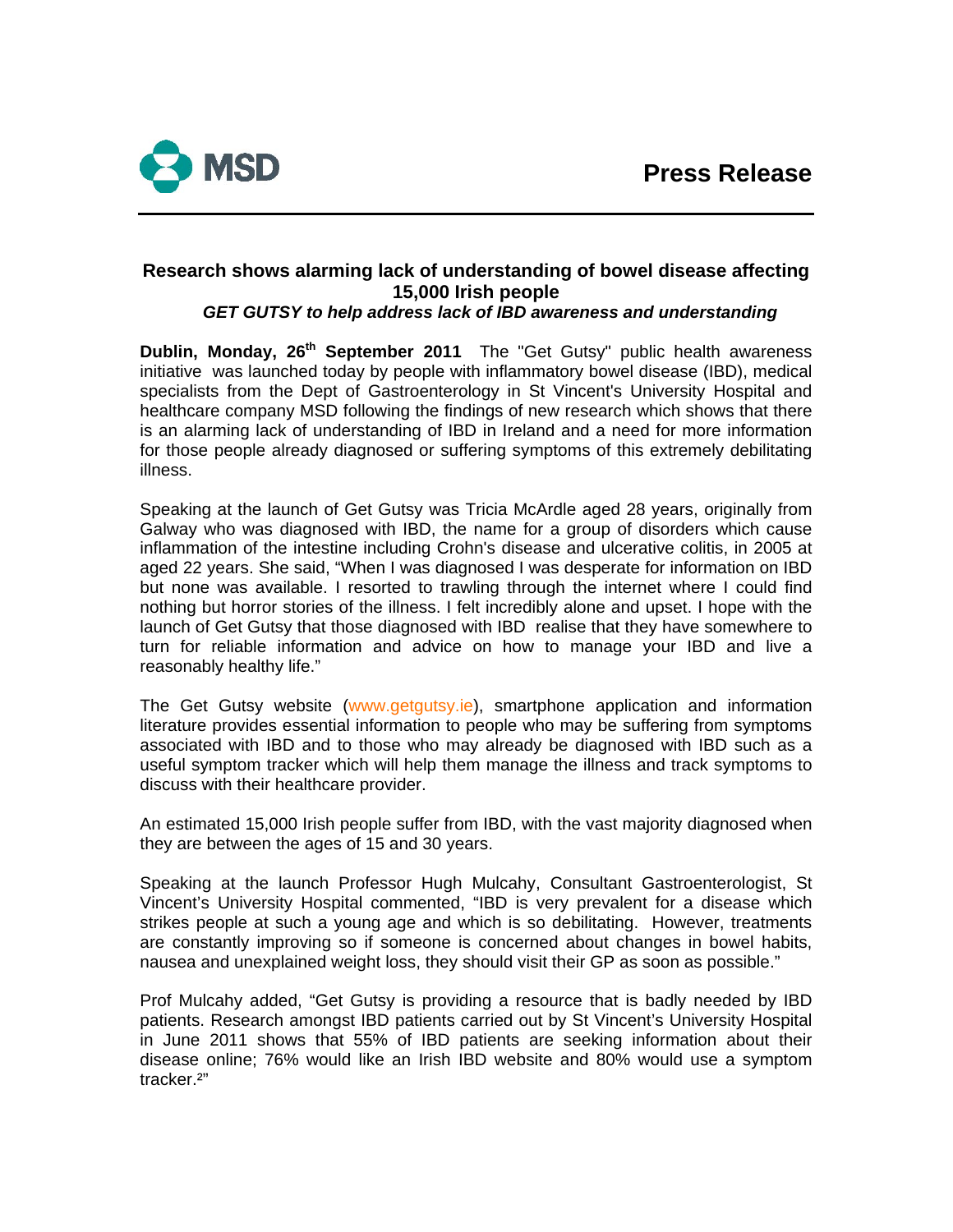The cause of IBD is unknown and the disease is not preventable however as a result of advances in treatment, many patients will go through long and sustained symptom free periods even though IBD is still a chronic condition.

The research published today showed that 60% of the population mistakenly believe that IBD is preventable, curable and not that prevalent in Ireland.<sup>1</sup>

The research also showed that 52% of those surveyed could not name any symptoms for IBD, which can include abdominal pain, a change in bowel habits urgent and /or bloody diarrhoea, constipation, weight loss, extreme tiredness, nausea and fever.<sup>1</sup> People who may be suffering from these symptoms or who are already diagnosed with IBD can visit the new Get Gutsy website on [www.getgutsy.ie](http://www.getgutsy.ie/) for information and advice. Those diagnosed with IBD can also download a smartphone app from the website. The App will enable people with IBD to track their symptoms, plan their medication and medical appointments. Get Gusty also includes a suite of literature on IBD which is available to download from www.getgutsy.je or from gastroenterology units across Ireland.

#### **ENDS**

**For more information, interviews or images, please contact:**  Caitriona Hennessy, Corporate Reputations, 01 661 8915, 087 933 5686, [Caitriona@corporatereputations.ie](mailto:Caitriona@corporatereputations.ie) 

#### **Notes to the Editor:**

#### **About Inflammatory Bowel Disease**

Inflammatory Bowel Disease (IBD) is a name for a group of disorders which cause inflammation of the intestine It includes both Crohn's disease and ulcerative colitis (UC) which are very similar but affect different parts of the digestive tract. UC affects the inner lining of the large intestine while Crohn's disease can affect any part of the digestive tract from the mouth to the anus. **Symptoms of IBD can include;** abdominal pain, a change in bowel habits, urgent and/or bloody diarrhoea, constipation, weight loss, extreme tiredness, nausea and fever. Living with IBD can be a real challenge, but symptoms can be managed with a combination of care, medication, hospitalisation and sometimes surgery.

#### **What is the difference between IBD and IBS?**

IBD is not the same as Irritable Bowel Syndrome (IBS). Though some of the symptoms of IBD and IBS are similar, the two conditions are not the same as IBS does not cause inflammation of the gut. People with IBD suffer more severe conditions and are at risk of becoming nutrient deficient because of the intestine's inability to absorb nutrients.

#### **About the research**

**¹**The research was conducted by RedC in August 2011. 1,011 interviews were conducted by phone using a random digit dial sample**.** 

**²** The research was carried by St Vincent's University Hospital, Dublin, on 'Current and future education for IBD patients'. It was an anonymous self administered questionnaire of 180 IBD patients. The data was collected from June-July 2011.